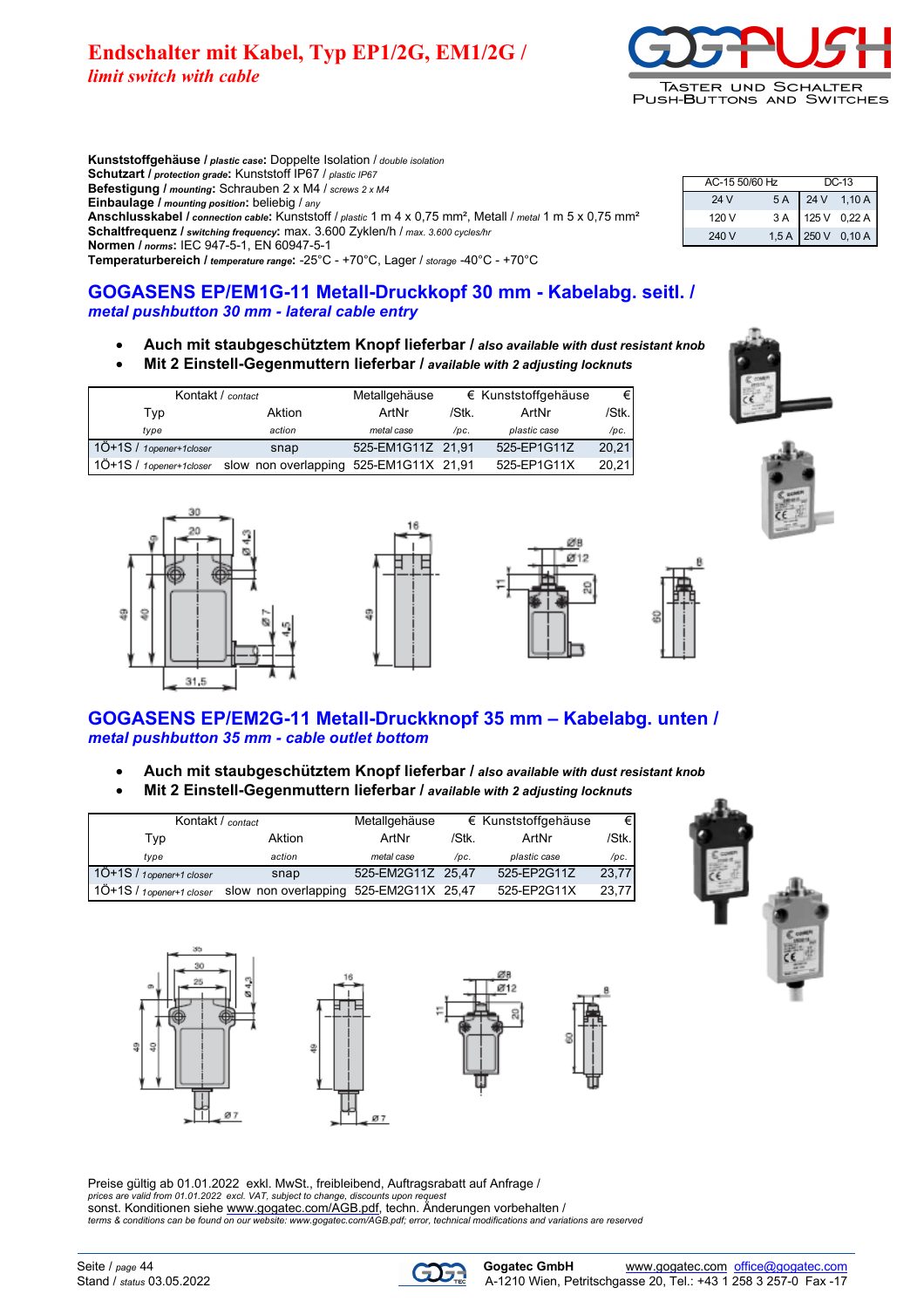# **Endschalter mit Kabel, Typ EP1/2G, EM1/2G /** *limit switch with cable*



**Kunststoffgehäuse /** *plastic case***:** Doppelte Isolation / *double isolation* **Schutzart /** *protection grade***:** Kunststoff IP67 / *plastic IP67* **Befestigung /** *mounting***:** Schrauben 2 x M4 / *screws 2 x M4* **Einbaulage /** *mounting position***:** beliebig / *any* **Anschlusskabel /** *connection cable***:** Kunststoff / *plastic* 1 m 4 x 0,75 mm², Metall / *metal* 1 m 5 x 0,75 mm² **Schaltfrequenz /** *switching frequency***:** max. 3.600 Zyklen/h / *max. 3.600 cycles/hr* **Normen /** *norms***:** IEC 947-5-1, EN 60947-5-1 **Temperaturbereich /** *temperature range***:** -25°C - +70°C, Lager / *storage* -40°C - +70°C

## **GOGASENS EP/EM1G-11 Metallrolle klein 30 mm - Kabelabg. seitl. /** *metal roller short 30 mm - lateral cable entry*

- **Auch mit 90° verdrehter/Nylon-Rolle lieferbar /** *also available with 90° twisted/nylon roll*
- **Mit 2 Einstell-Gegenmuttern lieferbar /** *available with 2 adjusting locknuts*

| Kontakt / contact         |                                        | Metallgehäuse     |       | $\epsilon$ Kunststoffgehäuse | €      |
|---------------------------|----------------------------------------|-------------------|-------|------------------------------|--------|
| Tvp                       | Aktion                                 | ArtNr             | /Stk. | ArtNr                        | /Stk.l |
| tvpe                      | action                                 | metal case        | /pc.  | plastic case                 | /pc.   |
| 1Ö+1S / 1 opener+1 closer | snap                                   | 525-EM1G12Z 24.90 |       | 525-EP1G12Z                  | 23.22  |
| 1Ö+1S / 1opener+1closer   | slow non overlapping 525-EM1G12X 24,90 |                   |       | 525-EP1G12X                  | 23.22  |







24 V 5 A 24 V 1,10 A 120 V 3 A 125 V 0 22 A 240 V 1,5 A 250 V 0,10 A

AC-15 50/60 Hz DC-13



## **GOGASENS EP/EM2G-12 Metallrolle 35 mm – Kabelabg. unten /** *metal roller short 35 mm - cable outlet bottom*

- **Auch mit 90° verdrehter/Nylon-Rolle lieferbar /** *also available with 90° twisted/nylone roll*
- **Mit 2 Einstell-Gegenmuttern lieferbar /** *available with 2 adjusting locknuts*

| Kontakt / contact         |                                        | Metallgehäuse     |       | $\epsilon$ Kunststoffgehäuse | €     |
|---------------------------|----------------------------------------|-------------------|-------|------------------------------|-------|
| Typ                       | Aktion                                 | ArtNr             | /Stk. | ArtNr                        | /Stk. |
| type                      | action                                 | metal case        | /pc.  | plastic case                 | /pc.  |
| 1Ö+1S / 1 opener+1 closer | snap                                   | 525-EM2G12Z 28.46 |       | 525-EP2G12Z                  | 26.77 |
| 1Ö+1S / 1 opener+1 closer | slow non overlapping 525-EM2G12X 28,46 |                   |       | 525-EP2G12X                  | 26.77 |



Preise gültig ab 01.01.2022 exkl. MwSt., freibleibend, Auftragsrabatt auf Anfrage / prices are valid from 01.01.2022 excl. VAT, subject to change, discounts upon request<br>sonst. Konditionen siehe <u>www.gogatec.com/AGB.pdf</u>, techn. Änderungen vorbehalten /<br>terms & conditions can be found on our website: www.

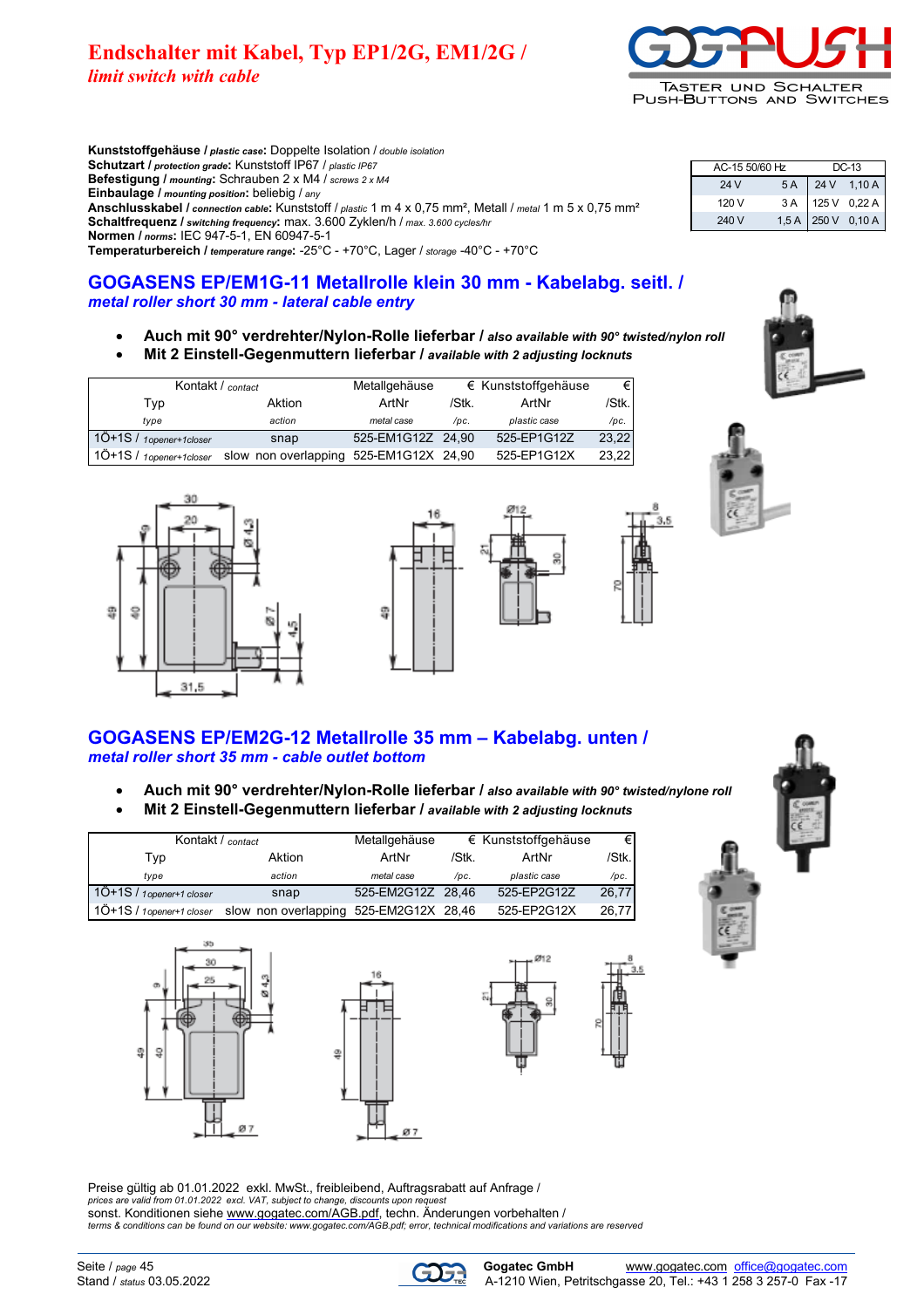# **Endschalter mit Kabel, Typ EP1/2G, EM1/2G /**

*limit switch with cable*



**Kunststoffgehäuse /** *plastic case***:** Doppelte Isolation / *double isolation* **Schutzart /** *protection grade***:** Kunststoff IP67 / *plastic IP67* **Befestigung /** *mounting***:** Schrauben 2 x M4 / *screws 2 x M4* **Einbaulage /** *mounting position***:** beliebig / *any* **Anschlusskabel /** *connection cable***:** Kunststoff / *plastic* 1 m 4 x 0,75 mm², Metall / *metal* 1 m 5 x 0,75 mm² **Schaltfrequenz /** *switching frequency***:** max. 3.600 Zyklen/h / *max. 3.600 cycles/hr* **Normen /** *norms***:** IEC 947-5-1, EN 60947-5-1 **Temperaturbereich /** *temperature range***:** -25°C - +70°C, Lager / *storage* -40°C - +70°C

## **GOGASENS EP/EM1G-41 Rollenhebel kurz 30 mm - Kabelabg. seitl. /** *roller lever short 30 mm - lateral cable entry*

- **Rolle aus Kunststoff /** *roller made of plastic*
- **Auch mit Metallrolle lieferbar /** *also available with metal roller*

| Kontakt / contact         |                                        | Metallgehäuse     |       | $\epsilon$ Kunststoffgehäuse | €     |
|---------------------------|----------------------------------------|-------------------|-------|------------------------------|-------|
| Typ                       | Aktion                                 | ArtNr             | /Stk. | ArtNr                        | /Stk. |
| tvpe                      | action                                 | metal case        | /pc.  | plastic case                 | /pc.  |
| 1Ö+1S / 1 opener+1 closer | snap                                   | 525-EM1G41Z 21.24 |       | 525-EP1G41Z                  | 20,85 |
| 1Ö+1S / 1 opener+1 closer | slow non overlapping 525-EM1G41X 21,24 |                   |       | 525-EP1G41X                  | 20.85 |





## **GOGASENS EP/EM2G-41 Rollenhebel kurz 35 mm – Kabelabg. unten /** *roller lever short 35 mm - cable outlet bottom*

- **Rolle aus Kunststoff /** *roller made of plastic*
- **Auch mit Metallrolle lieferbar /** *also available with metal roller*

| Kontakt / contact           |                                        | Metallgehäuse     |       | $\epsilon$ Kunststoffgehäuse | €Ι    |
|-----------------------------|----------------------------------------|-------------------|-------|------------------------------|-------|
| Tvp                         | Aktion                                 | ArtNr             | /Stk. | ArtNr                        | /Stk. |
| type                        | action                                 | metal case        | /pc.  | plastic case                 | /pc.  |
| 1Ö+1S / 1 opener+1 closer   | snap                                   | 525-EM2G41Z 26,08 |       | 525-EP2G41Z                  | 23,76 |
| $10+1S$ / 1 opener+1 closer | slow non overlapping 525-EM2G41X 26,08 |                   |       | 525-EP2G41X                  | 23,76 |







Preise gültig ab 01.01.2022 exkl. MwSt., freibleibend, Auftragsrabatt auf Anfrage / prices are valid from 01.01.2022 excl. VAT, subject to change, discounts upon request<br>sonst. Konditionen siehe <u>www.gogatec.com/AGB.pdf</u>, techn. Änderungen vorbehalten /<br>terms & conditions can be found on our website: www.



24 V 5 A 24 V 1,10 A 120 V 3 A 125 V 0,22 A

AC-15 50/60 Hz DC-13